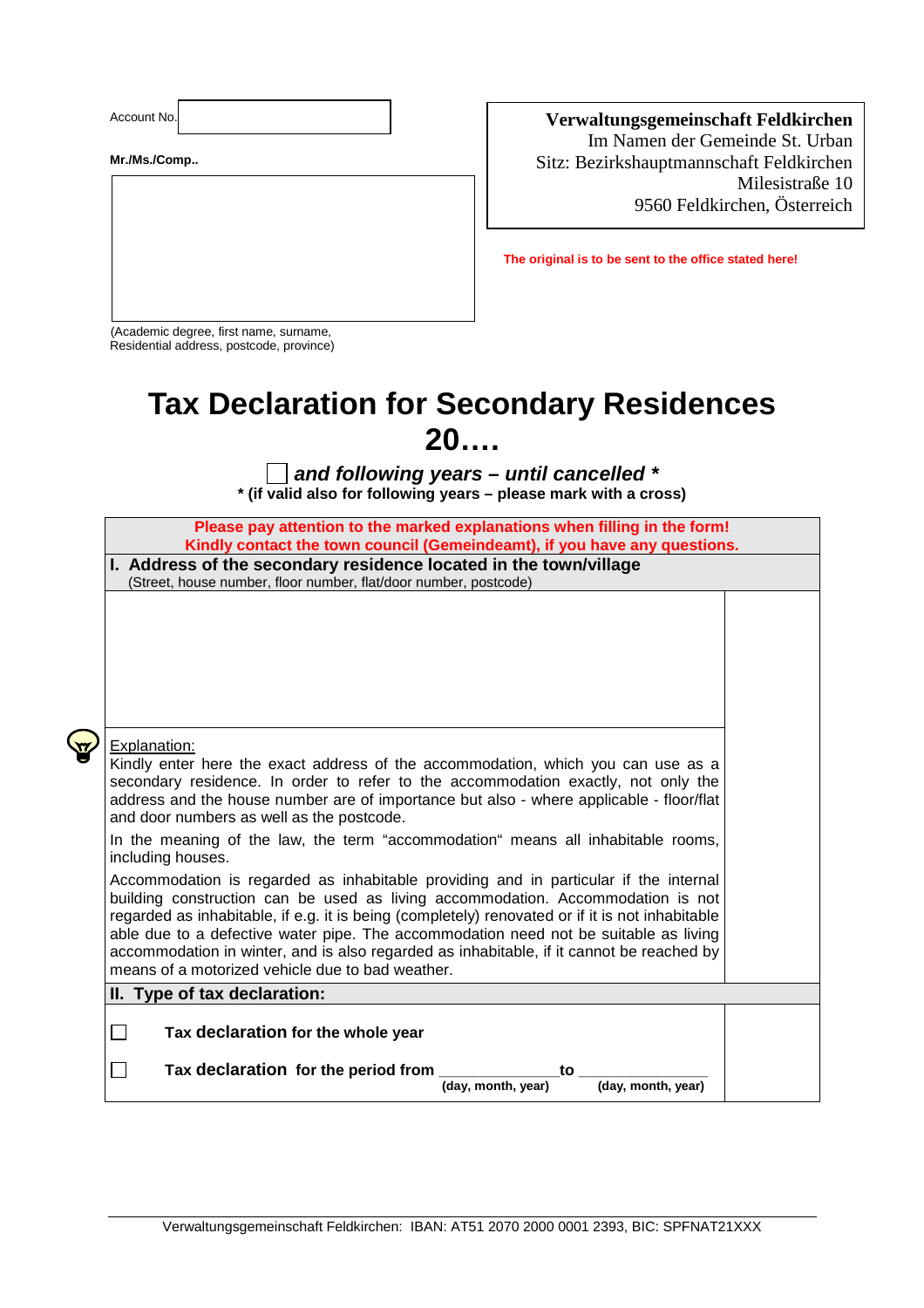| Explanation:                                                                                                                                                                                                                                                                                                                                                                                                                                                                 |  |
|------------------------------------------------------------------------------------------------------------------------------------------------------------------------------------------------------------------------------------------------------------------------------------------------------------------------------------------------------------------------------------------------------------------------------------------------------------------------------|--|
| A tax declaration must be submitted for the whole year:                                                                                                                                                                                                                                                                                                                                                                                                                      |  |
| if the accommodation being used as a secondary residence has already been in<br>$\blacksquare$<br>your ownership since the 1 <sup>st</sup> January of the year for which the tax declaration is<br>submitted, and if it remains in your ownership for the duration of the whole year.                                                                                                                                                                                        |  |
| if you have rented accommodation for a long period (for at least one year), and<br>you can use it as a secondary residence the whole year.                                                                                                                                                                                                                                                                                                                                   |  |
| If these prerequisites are not fulfilled, the tax declaration has to be submitted for the<br>period for which you can use the accommodation as a secondary residence. Whereby,<br>decisive is if the accommodation is inhabitable and can be legally occupied by you. Any<br>personal circumstances why you were not able to utilize the accommodation, i.e. for<br>occupational or health reasons are insignificant for the possibility of inhabiting the<br>accommodation. |  |
| III. The legal basis for utilization                                                                                                                                                                                                                                                                                                                                                                                                                                         |  |
| I am / We are*<br>(* cross out where inapplicable)                                                                                                                                                                                                                                                                                                                                                                                                                           |  |
| Sole-owner                                                                                                                                                                                                                                                                                                                                                                                                                                                                   |  |
| Co-owner                                                                                                                                                                                                                                                                                                                                                                                                                                                                     |  |
| $\Box$<br><b>Tenant</b>                                                                                                                                                                                                                                                                                                                                                                                                                                                      |  |
| of the secondary residence (of the accommodation in accordance with section I).                                                                                                                                                                                                                                                                                                                                                                                              |  |
| For co-ownership: Name und address of further co-owners                                                                                                                                                                                                                                                                                                                                                                                                                      |  |
|                                                                                                                                                                                                                                                                                                                                                                                                                                                                              |  |
|                                                                                                                                                                                                                                                                                                                                                                                                                                                                              |  |
|                                                                                                                                                                                                                                                                                                                                                                                                                                                                              |  |
|                                                                                                                                                                                                                                                                                                                                                                                                                                                                              |  |
| (first name, surname, residential address, postcode, town/village, province):                                                                                                                                                                                                                                                                                                                                                                                                |  |
| For rented property: Name und address of the landlord                                                                                                                                                                                                                                                                                                                                                                                                                        |  |
|                                                                                                                                                                                                                                                                                                                                                                                                                                                                              |  |
|                                                                                                                                                                                                                                                                                                                                                                                                                                                                              |  |
|                                                                                                                                                                                                                                                                                                                                                                                                                                                                              |  |
| (first name, surname, residential address, postcode, town/village, province):                                                                                                                                                                                                                                                                                                                                                                                                |  |
| <b>Explanation:</b>                                                                                                                                                                                                                                                                                                                                                                                                                                                          |  |
| Kindly indicate whether you are the sole-owner, a co-owner or a tenant of the                                                                                                                                                                                                                                                                                                                                                                                                |  |
| accommodation. If you are a co-owner of the accommodation, kindly enter as indicated                                                                                                                                                                                                                                                                                                                                                                                         |  |
| the names and addresses of the other owners.<br>If you are a co-owner of                                                                                                                                                                                                                                                                                                                                                                                                     |  |
| accommodation, and if the real right for the exclusive use of the accommodation                                                                                                                                                                                                                                                                                                                                                                                              |  |
| has been transferred to another co-owner, you are kindly requested to pass the<br>tax declaration on to that person!                                                                                                                                                                                                                                                                                                                                                         |  |
| If you are renting the accommodation stated, kindly give the name and the exact                                                                                                                                                                                                                                                                                                                                                                                              |  |
| address of the landlord as indicated.                                                                                                                                                                                                                                                                                                                                                                                                                                        |  |
| IV. Calculation of the amount of tax:                                                                                                                                                                                                                                                                                                                                                                                                                                        |  |
| <b>Explanation:</b>                                                                                                                                                                                                                                                                                                                                                                                                                                                          |  |
| The amount of tax per month is calculated based on the inhabitable living area of the                                                                                                                                                                                                                                                                                                                                                                                        |  |
| accommodation, according to the tax rate laid down for the size classification of the<br>accommodation in each region of a district taking any possible deductions into account.                                                                                                                                                                                                                                                                                             |  |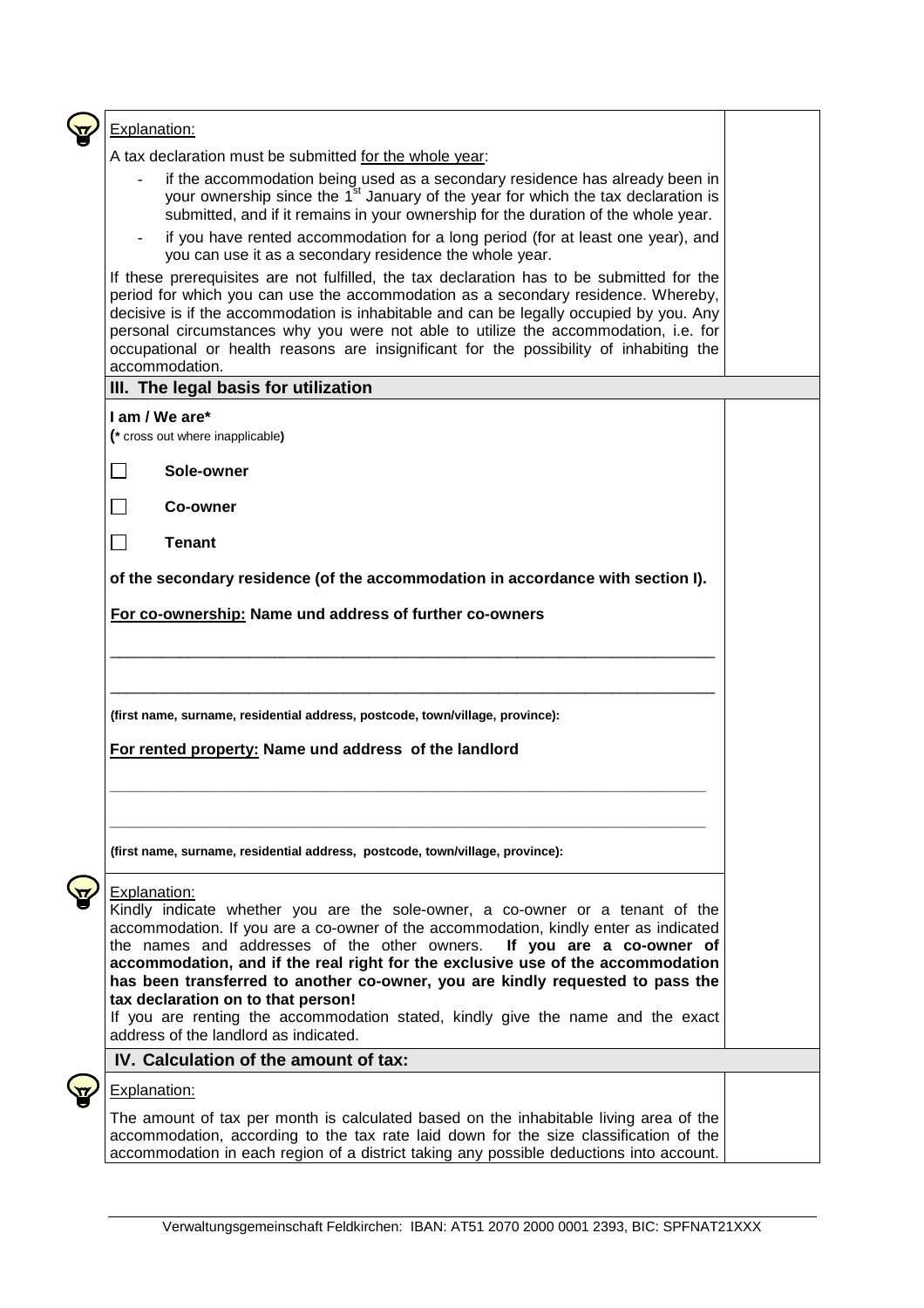|                         | The amount of monthly tax calculated in this way is then multiplied by the number of<br>months in which inhabitation was possible.                                                                                                                                                                                                                                                                                                                                                                                                                                                                                                                                                                                                                                                                                                                                            |         |
|-------------------------|-------------------------------------------------------------------------------------------------------------------------------------------------------------------------------------------------------------------------------------------------------------------------------------------------------------------------------------------------------------------------------------------------------------------------------------------------------------------------------------------------------------------------------------------------------------------------------------------------------------------------------------------------------------------------------------------------------------------------------------------------------------------------------------------------------------------------------------------------------------------------------|---------|
| 1.                      | Amount of tax per month                                                                                                                                                                                                                                                                                                                                                                                                                                                                                                                                                                                                                                                                                                                                                                                                                                                       |         |
|                         | Inhabitable area of the accommodation according to section I                                                                                                                                                                                                                                                                                                                                                                                                                                                                                                                                                                                                                                                                                                                                                                                                                  | in $m2$ |
| Explanation:            | The whole floor area of the accommodation is regarded as living space including loggias<br>and conservatories minus the thickness of the walls and the space created by breaking<br>through the walls (recesses). When deducting the thickness of the walls, the net floor<br>area is to be taken into consideration, and for buildings with plastered or panelled walls<br>the calculated floor area taken from measurements of the plan (shell construction<br>measurements) reduced by 2 percent. Rooms located in a cellar or a loft, providing they<br>are uninhabitable in regards to their location, physical construction, room height and<br>rebuilding possibility. Stairs, balconies terraces and rooms equipped for agricultural<br>purposes in connection with accommodation are not to be taken into consideration in the<br>calculation of usable living area. |         |
|                         | The monthly tax rate on the size classification of the accommodation in the<br>individual regions of a district:                                                                                                                                                                                                                                                                                                                                                                                                                                                                                                                                                                                                                                                                                                                                                              |         |
|                         | whole district region (except see below)<br>for accommodation with a usable living area of up to 30m <sup>2</sup><br>$\ldots$ 7 Euros<br>for accommodation with a usable living area of more than $30m^2$ up to $60m^2$ 14 Euros<br>for accommodation with a usable living area of more than 60m <sup>2</sup> up to 90m <sup>2</sup><br>25 Euros<br>35 Euros<br>for accommodation with a usable living area of more than 90m <sup>2</sup>                                                                                                                                                                                                                                                                                                                                                                                                                                     |         |
|                         | District regions Bundesstraße, Schoberweg, Burgweg, Reggner Straße<br>for accommodation with a usable living area of up to 30m <sup>2</sup><br>$6$ Euros<br>for accommodation with a usable living area of more than 30m <sup>2</sup> up to 60m <sup>2</sup><br>13 Euros<br>for accommodation with a usable living area of more than 60m <sup>2</sup> up to 90m <sup>2</sup><br>24 Euros<br>for accommodation with a usable living area of more than 90m <sup>2</sup><br>34 Euros                                                                                                                                                                                                                                                                                                                                                                                             |         |
| Explanation:<br>located | The amount of tax for the secondary residence has been scaled in the municipality<br>according to the district regions. Consequently, the amount of tax to be paid depends on<br>the size of your accommodation and the district region in which the accommodation is                                                                                                                                                                                                                                                                                                                                                                                                                                                                                                                                                                                                         |         |
|                         | Please indicate above the district region in which the accommodation is located as well<br>as the amount of tax according to the size classification of the accommodation. Should<br>you be uncertain in which town/village/place and in which district region the<br>accommodation is located, kindly contact the town council (Gemeindeamt).                                                                                                                                                                                                                                                                                                                                                                                                                                                                                                                                |         |
|                         | Deductions from the monthly tax rate:                                                                                                                                                                                                                                                                                                                                                                                                                                                                                                                                                                                                                                                                                                                                                                                                                                         |         |
| $\Box$                  | There is no central heating and/or no electric power supply and/or no<br>water supply in the accommodation.                                                                                                                                                                                                                                                                                                                                                                                                                                                                                                                                                                                                                                                                                                                                                                   | $-10%$  |
| Explanation:            | If accommodation does not have one, does not have several or does not have any of the<br>facilities mentioned, then the monthly tax rate is reduced by ten percent (10%).                                                                                                                                                                                                                                                                                                                                                                                                                                                                                                                                                                                                                                                                                                     |         |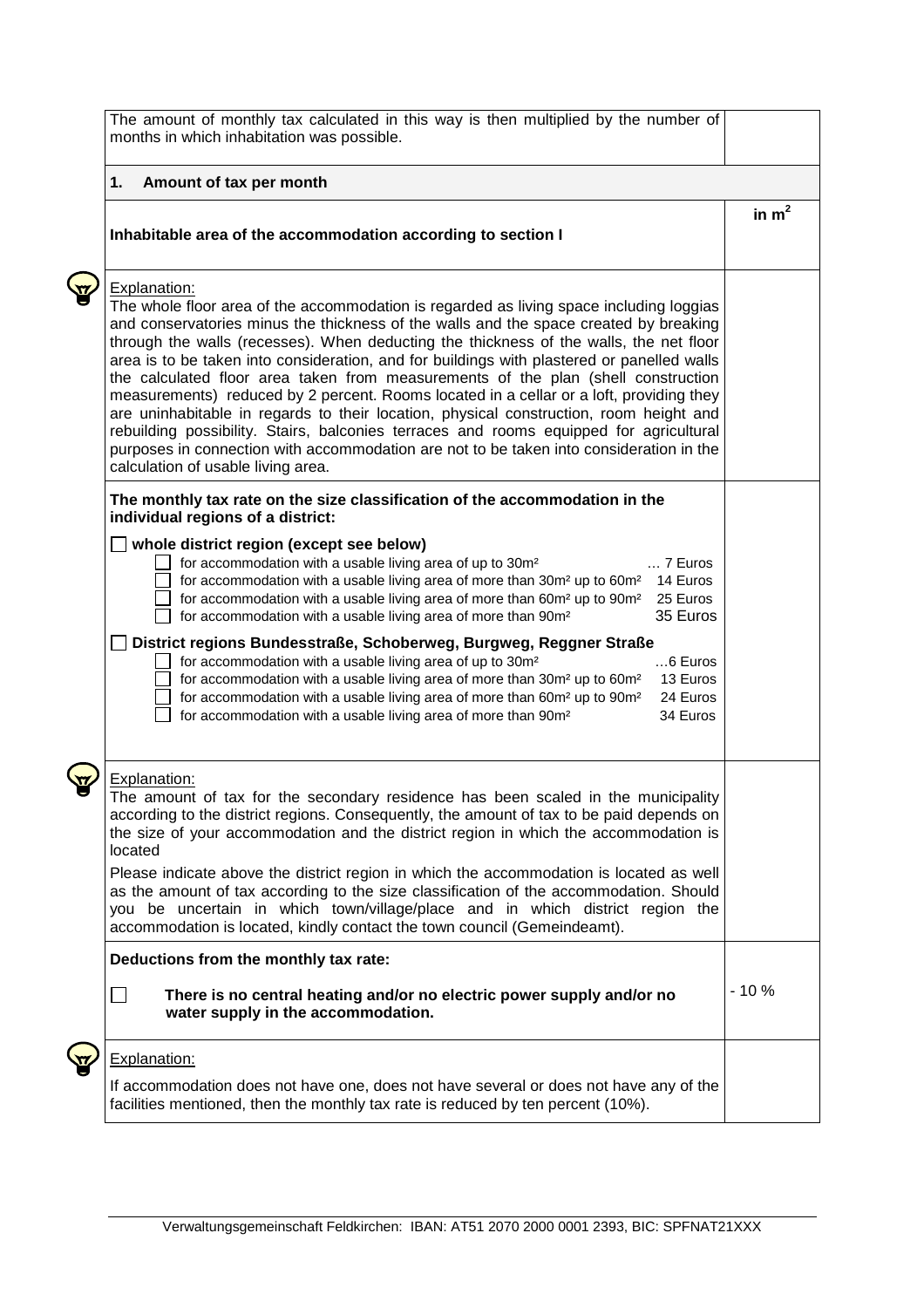|  | Reassessed monthly tax rate:<br>(monthly tax rate according to the size classification minus deductions for infrastructure not available)                                                                                                                                |                                  |  |
|--|--------------------------------------------------------------------------------------------------------------------------------------------------------------------------------------------------------------------------------------------------------------------------|----------------------------------|--|
|  | Explanation:<br>If you are entitled to a deduction of 10 percent of the tax rate, you can simply calculate<br>the reassessed tax rate by multiplying the amount of tax applicable for the size<br>classification of the accommodation by 9 then dividing it by 10.       |                                  |  |
|  | 2.<br>Duration of possible inhabitation of the accommodation                                                                                                                                                                                                             | <b>Months of</b><br>inhabitation |  |
|  | It was possible to occupy the accommodation as a secondary residence<br>during the whole year (in the case of an annual declaration).                                                                                                                                    | 12                               |  |
|  | The possibility of inhabitation existed from ___________<br>until<br><b>College</b>                                                                                                                                                                                      |                                  |  |
|  | (day, month, year)<br>(day, month, year)<br>Therefore the duration of the whole possibility of inhabitation amounts in<br>months to:                                                                                                                                     |                                  |  |
|  | Explanation:<br>The inhabitation possibility depends on the one hand on the type (structure) of<br>accommodation, and on the other hand on the legal or actual possibility of disposal. You<br>will find a more exact explanation in the explanatory notes in section I. |                                  |  |
|  | The accommodation is regarded as usable for the whole month even though the<br>possibility of inhabitation existed for only a few days of the month.                                                                                                                     |                                  |  |
|  | V. Total amount of tax for the year:<br>(reassessed monthly tax rate multiplied by the number of months of possible inhabitation)                                                                                                                                        | in Euros                         |  |